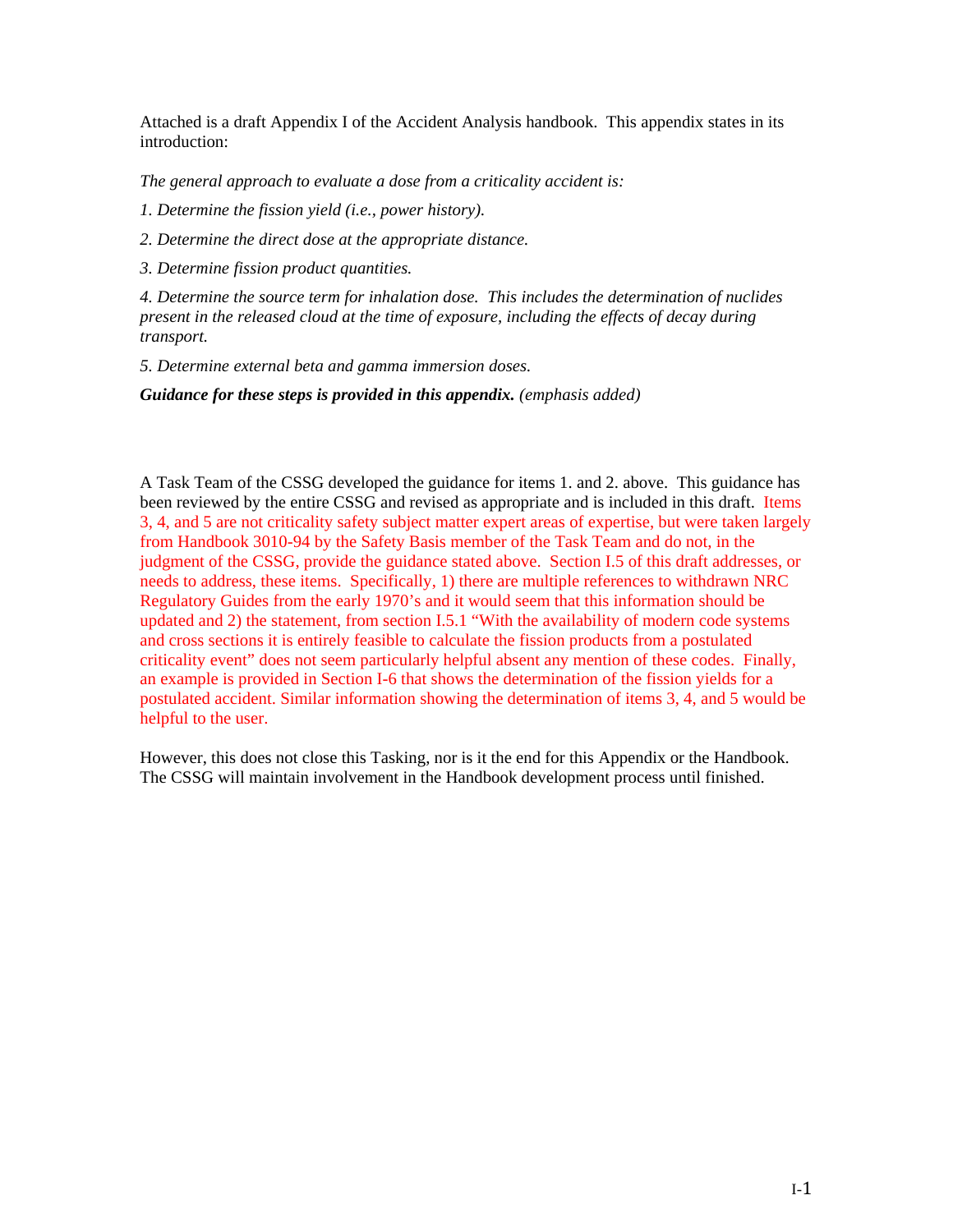# **APPENDIX I CRITICALITY ACCIDENTS**

Draft, January 15, 2015

#### **I.1 Introduction**

The purpose of this appendix is to provide guidance for the quantitative estimate of radiological doses to support the qualitative assignments of consequences for the DSA hazard evaluation as discussed in Section 2.4.5, Nuclear Criticality Hazard Evaluation, of this handbook. The general approach to evaluate a dose from a criticality accident is:

- 1. Determine the fission yield (i.e., power history).
- 2. Determine the direct dose at the appropriate distance.
- 3. Determine fission product quantities.
- 4. Determine the source term for inhalation dose. This includes the determination of nuclides present in the released cloud at the time of exposure, including the effects of decay during transport.
- 5. Determine external beta and gamma immersion doses.

Guidance for these steps is provided in this appendix.

Criticality accident hazards are unique to nuclear facilities and even then only to a subset of these facilities. This subset has a fissile material inventory that is significant, generally defined as exceeding the single parameter subcritical mass limits given in ANSI/ANS-8.1-2014, *American National Standard for Administrative Practices for Nuclear Criticality Safety in Operations with Fissionable Materials Outside Reactors*, and requiring specific criticality controls to reduce the likelihood of a criticality accident to an acceptable level. This acceptable level is generally one that results in the accident likelihood being judged to be incredible, at least for individual processes. For facilities requiring such process-specific criticality controls, the hazard categorization based on the criticality accident hazard would generally be Hazard Category (HC) 2, in accordance with DOE-STD-1027, Change Notice 1.

Commonly accepted terminology, as used in the criticality safety discipline, is found in report LA-11627-MS (Paxton, 1989). In particular the following two terms are important to the discussions in this Appendix:

**Criticality Accident:** The release of energy as a result of accidentally producing a selfsustaining or divergent fission chain reaction.

**Criticality Safety:** Protection from the consequences of a criticality accident, preferably by prevention of the accident. Encompasses procedures, training, and other precautions in addition to physical protection.

Process facility criticality accidents, are the subject of this Appendix. Criticality accidents associated with critical assemblies and reactors are outside the scope of ANSI/ANS-8.1-2014 and this Appendix.

Process facility criticality accidents have been few, both in the US and worldwide, 7 and 22, respectively; and fatalities have been similarly infrequent, 2 and 9, respectively (LA-13638,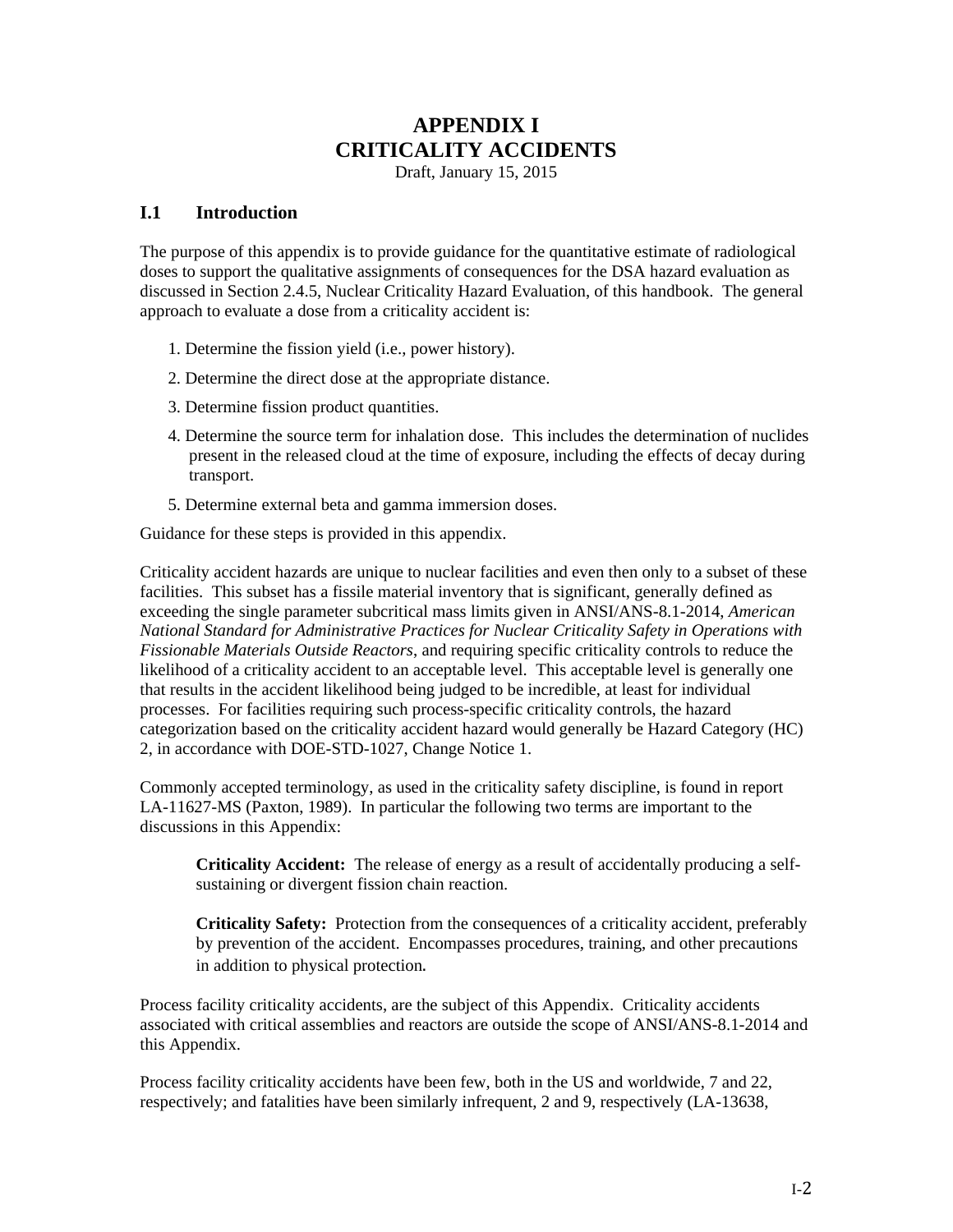McLaughlin, et. al., 2000). The most recent US criticality accident was in 1978 and worldwide in 1999. No accidents have resulted in any significant mechanical energy release, and radiation exposure is the only significant hazard. From criticality accidents seen to date, significant doses have only been associated with nearby workers, with insignificant exposures to co-located workers outside the facility, the public, or the environment.

When criticality accident likelihoods are judged to be non-trivial in a facility, then it is almost always concluded that a criticality accident alarm system is an appropriate safety system in accordance with ANSI/ANS-8.3, *Criticality Accident Alarm System*. Competing risks associated with the response to false alarms may, rarely, modify the decision as to when a criticality accident alarm should be installed. The use of a criticality accident alarm system will help to define the mitigated dose consequences, but will not be taken into account for unmitigated doses.

## **I.2 Regulatory Requirements, Recommendations, and Guidance.**

DOE Order 420.1C, *Facility Safety*, and 10 CFR 830 Subpart B, *Safety Basis Requirements*, both include words reflecting the process analysis requirement from ANSI/ANS-8.1 § 4.1.2, Process Analysis:

*"Before a new operation with fissionable material is begun, or before an existing operation is changed, it shall be determined that the entire process will be subcritical under both normal and credible abnormal conditions."* 

Credible accidents, including credible criticality accidents, are analyzed in the Documented Safety Analysis (DSA). It is assumed that controls for the prevention of criticality accidents are, or will be, in place. It is also assumed that the need for criticality alarms will be determined, and alarms installed, if justified. This Appendix also assumes that enough fissionable material is being handled in a manner such that any potential criticality accident is identified by the hazards evaluation. If the fissionable quantities are below the minimum subcritical limits in the appropriate ANS standard (ANSI/ANS-8.1-2014 or 8.15-2014) analysis of a criticality accident may not be needed, and in this instance would not be identified in the hazard evaluation.

## **I.2.1 Unmitigated Analysis**

DOE-STD-3009 provides guidance on unmitigated accident analysis. In essence, unmitigated analysis means that controls intended to prevent or mitigate an accident are assumed not to function. In the case of a criticality accident, this means, in part, that the accident is assumed to happen with no mitigative features taken into account. An exception to this is that passive safety features that can be shown to survive the initiating event may be considered in the analysis. For example, if a seismic event causes a criticality accident in a shielded area (including building walls), and the shield can be shown to survive the event, then the effectiveness of the shield in mitigating worker accident doses can be accounted for in the unmitigated analysis. However, the inclusion of passive safety features "credited" for mitigation may result in the feature being designated as safety significant or safety class to ensure the feature meets the safety function.

For the analysis of criticality accidents that have the potential for lasting longer than an initial pulse, the accident duration should be limited to eight (8) hours (based on guidance from DOE-STD-3009).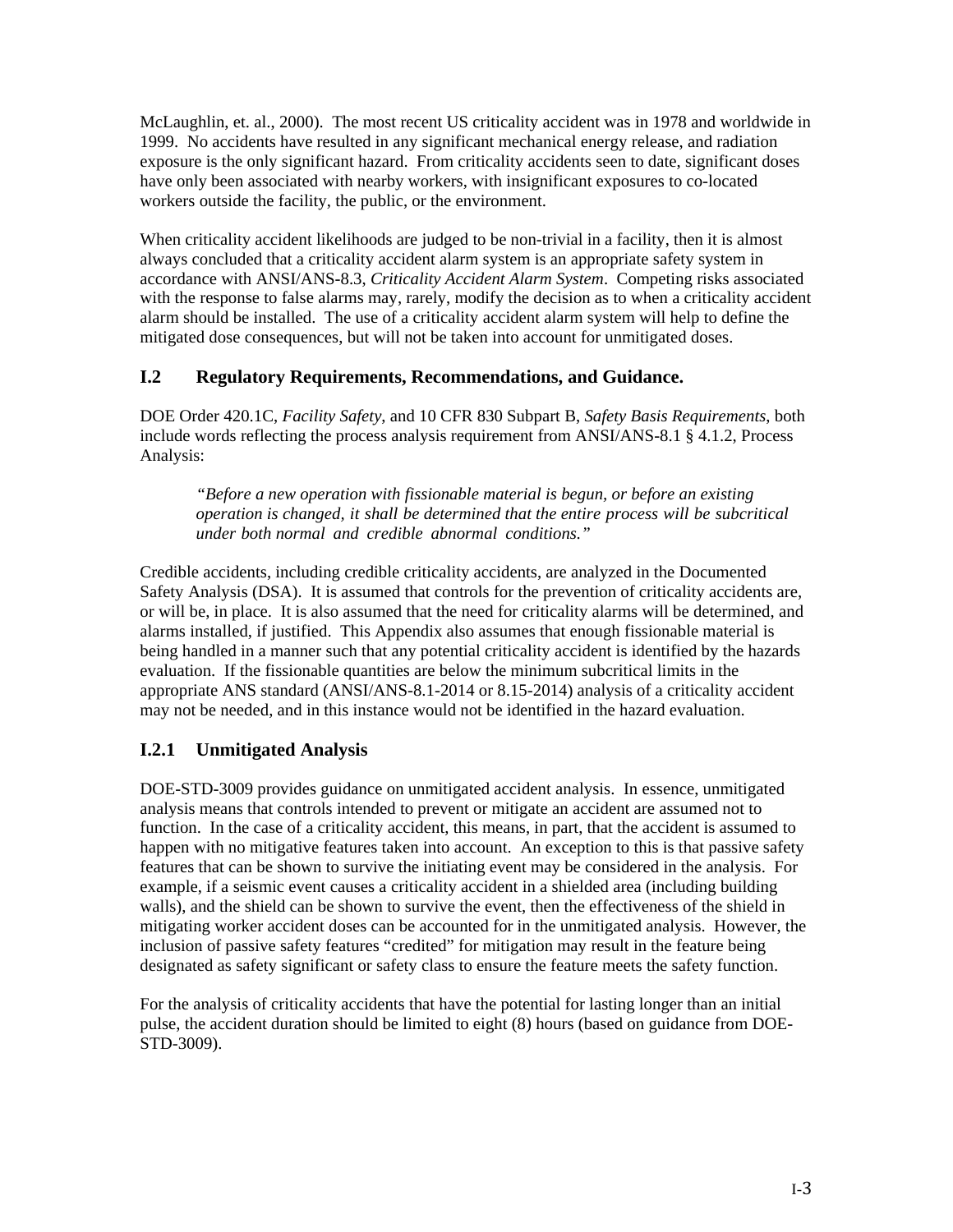DOE-STD-3009<sup>1</sup> requires the analysis of unmitigated accidents to determine the class of needed controls, that is, safety class or safety significant. For purposes of this Appendix, the need for safety class controls is based on the unmitigated consequences to the public at the site boundary, and the need for safety significant controls is based on the unmitigated consequences to the co-located worker. The co-located worker is 100 meters from the criticality accident for direct exposure calculations. For atmospheric dispersion, the co-located worker is 100 m from the building emission point (which is likely different than the direct exposure point). DOE-STD-3009 also has requirements related to selecting safety significant controls based on other criteria; however, these criteria are not addressed in this appendix. In general terms, if the dose to the public at the site boundary is less than 0.05 Sv (5 rem), safety class controls are not needed, and if the unmitigated dose exceeds 0.25 Sv (25 rem) then safety class controls are required. If the dose to the co-located worker at 100 meters is less than 1 Sv (100 rem), safety significant controls are not needed.

For the criticality accident analysis, DOE-HDBK-3010-94, Change Notice 1 provides estimates of fission yields, and is a recognized source for other accident analysis parameters. In addition, ANSI/ANS-8.23-2007, R2012, *Nuclear Criticality Accident Emergency Planning and Response,* requires potential criticality accident locations be identified, characterized and evaluated, including radiological dose predictions.

Additional guidance for estimating the bounding number of fissions in criticality accidents is provided in section I.3, below. This guidance is based on evolving understanding of the consequences of potential criticality accidents since DOE-HDBK-3010-94 was issued. Application of the DOE-HDBK-3010-94 methods and guidance is judged to provide a more conservative estimate, and may be useful as a scoping calculation to demonstrate that the total doses (direct, inhalation, and immersion) at the site boundary or at 100 m are not significant, in which case further evaluation would not be necessary.

For both existing and new facilities the (preliminary) DSA should provide information as to planned operations and facility layouts and features such as wall compositions and thicknesses. This information should be used with the techniques discussed in Section I.3 to estimate bounding, unmitigated fission yields.

## **I.3 Accident Fission Yields**

As with many known hazards, the understanding of, and thus the control of, the criticality accident hazard has improved dramatically since this hazard was first introduced in the 1940s with the advent of the production of significant quantities of plutonium and enriched uranium. Both the causes, largely human factors, and the personnel effects, localized to within a few to several meters of the accident location, are now well understood. Nevertheless, risks will never vanish and due diligence should always be applied.

## **I.3.1 Fission Yields of Solution and Solution-Like Systems**

History has shown that process criticality accidents have occurred almost exclusively in (hydrogenous) liquid media. The most common medium was fissile material in nitric acid,

 <sup>1</sup> When used without a 2-digit or 4-digit year number after "DOE-STD-3009", it refers to both the 1994 Change Notice 3 and 2014 versions of the DOE Standard. Otherwise, specific versions are referenced.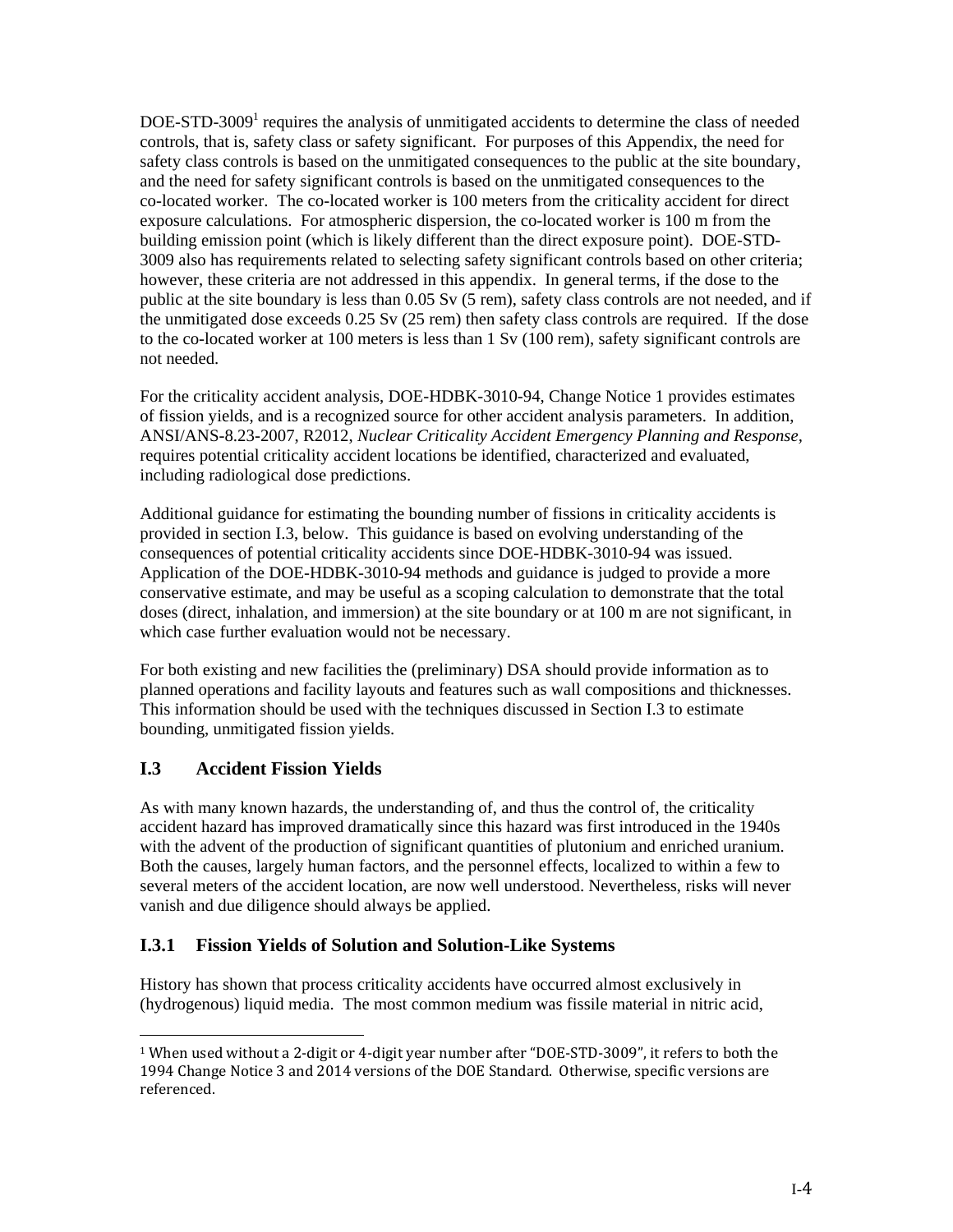followed by an organic solution and then suspensions/slurries. The hydrogenous nature of the medium results in relatively slow fission excursions and insignificant likelihoods of mechanical (destructive) energy releases. The liquid nature of the medium results in a combination of instantaneous bubble generation and thermal expansion as the major feedback mechanisms for limiting the first-spike yield (fissions) of the excursion.

ANSI/ANS-8.23-2007, R2012, Appendix C, provides a comprehensive summary of data from criticality accident simulations in controlled environments and its application to estimating accident yields, both the first spike and the steady-state fission rate should the accident not selfterminate. The data cover broad ranges of key parameters, most importantly the solution volume and the reactivity insertion rate.

Two figures from reference documents, reproduced in ANS-8.23, Appendix C, are also reproduced here. Figure I-1 shows the variation in the specific yield of the first spike for prompt critical excursions from the literature data. As is shown, for all but very rapid excursions the specific fission yield is  $\sim$ 1 x 10<sup>15</sup> fissions/liter.

Some of the process criticality accidents did not even reach the prompt critical state and thus had much smaller specific yields. However, this value of  $\sim 1 \times 10^{15}$  liter is judged to be a practical upper bound for a first spike yield for the purpose of accident analysis based on the experimental accident simulation data and as none of the process accidents exhibited specific yields statistically greater than this value. The data in the figure for the very short period excursions, <10 ms, that do show larger specific yields resulted from reactivity insertion rates that are likely not credible during process accident conditions.

Figure I-2 shows a curve judged to be a practical bounding envelope of the integrated specific fissions during the first 10 minutes subsequent to a prompt critical excursion that is neither selfterminating nor otherwise terminated. Application of the information in Figures I-1 and I-2 enables a realistic upper estimate to be made of both the first-spike dose and the integrated dose to workers during evacuation from a postulated process accident. It also enables the analyst to estimate the dose rate at various locations in order to make decisions as to immediate evacuation zone boundaries and appropriate muster locations. Finally, if this 10-minute time window is consistent with site emergency plans and procedures, then the fission yield curve in Figure I-2 would be appropriate for determining bounding co-located worker and public exposures prior to possible further personnel relocations/evacuations.

For an unmitigated accident with an 8-hour duration there is scant data upon which to base total fission/liter estimates. The Hanford (1961), Novosibirsk (1997) and Tokai-Mura (1999) accidents are the only reported process accidents to have continued fissioning for at least 8 hours. No accident simulations, such as the CRAC series, were allowed to run for more than minutes. Based on these three accidents and the reality that the fission rate is (theoretically) expected to decrease over time, and did in these three accidents, one can only estimate the ratio of the 8-hour fissions to first-spike fissions as perhaps a factor of 30, based on engineering judgment and the observed Toki-Mura power history.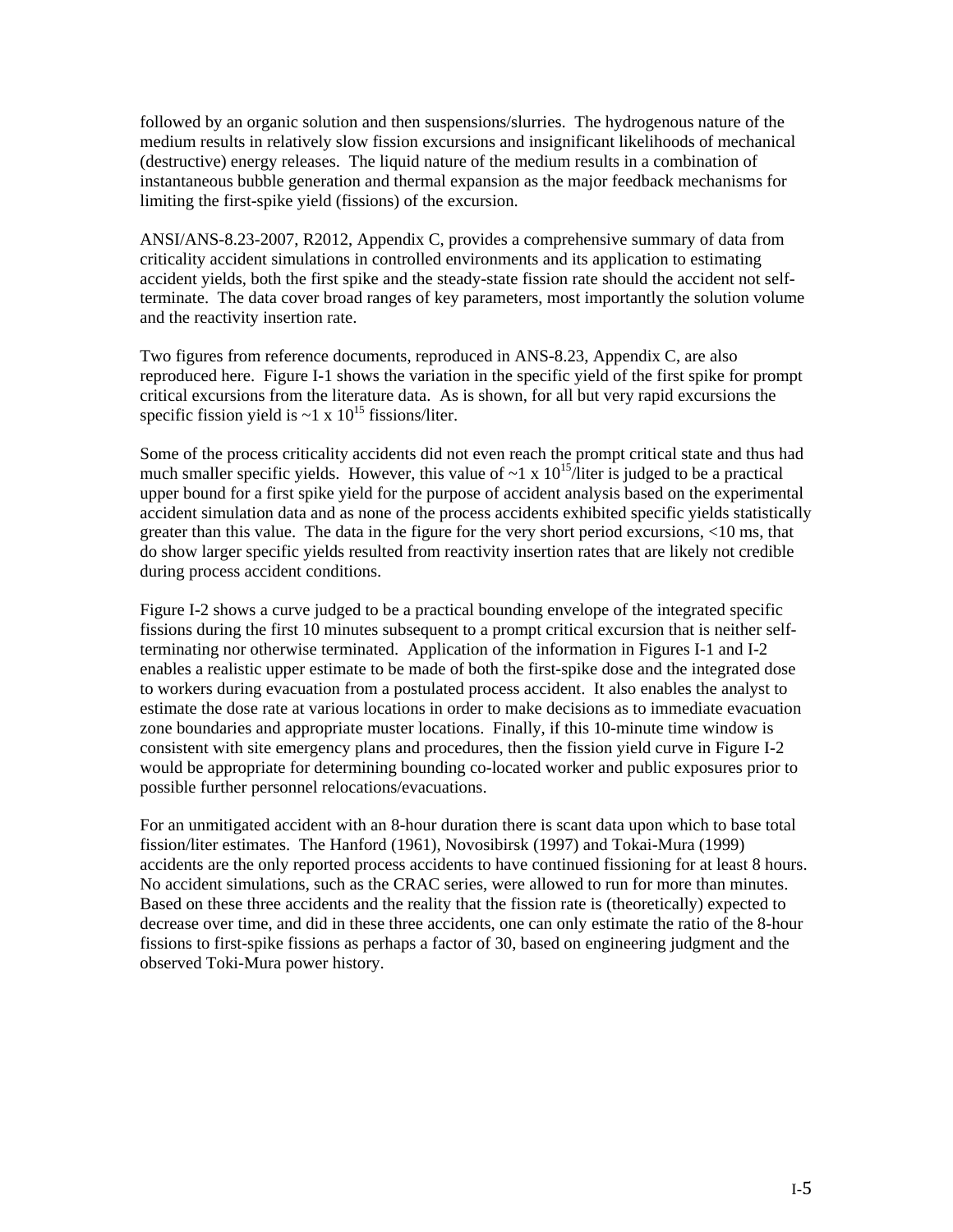

**Figure I-1 – Specific fissions in first spike as a function of reactor period Reactor period is the time required for power to increase by Euler's number (Napier's constant). (reproduced from Figure C.1 of ANSI/ANS 8.23-2007;R2012)**



**Figure I-2 – Maximum specific fission yield resulting from criticality solution excursions in CRAC and Silene**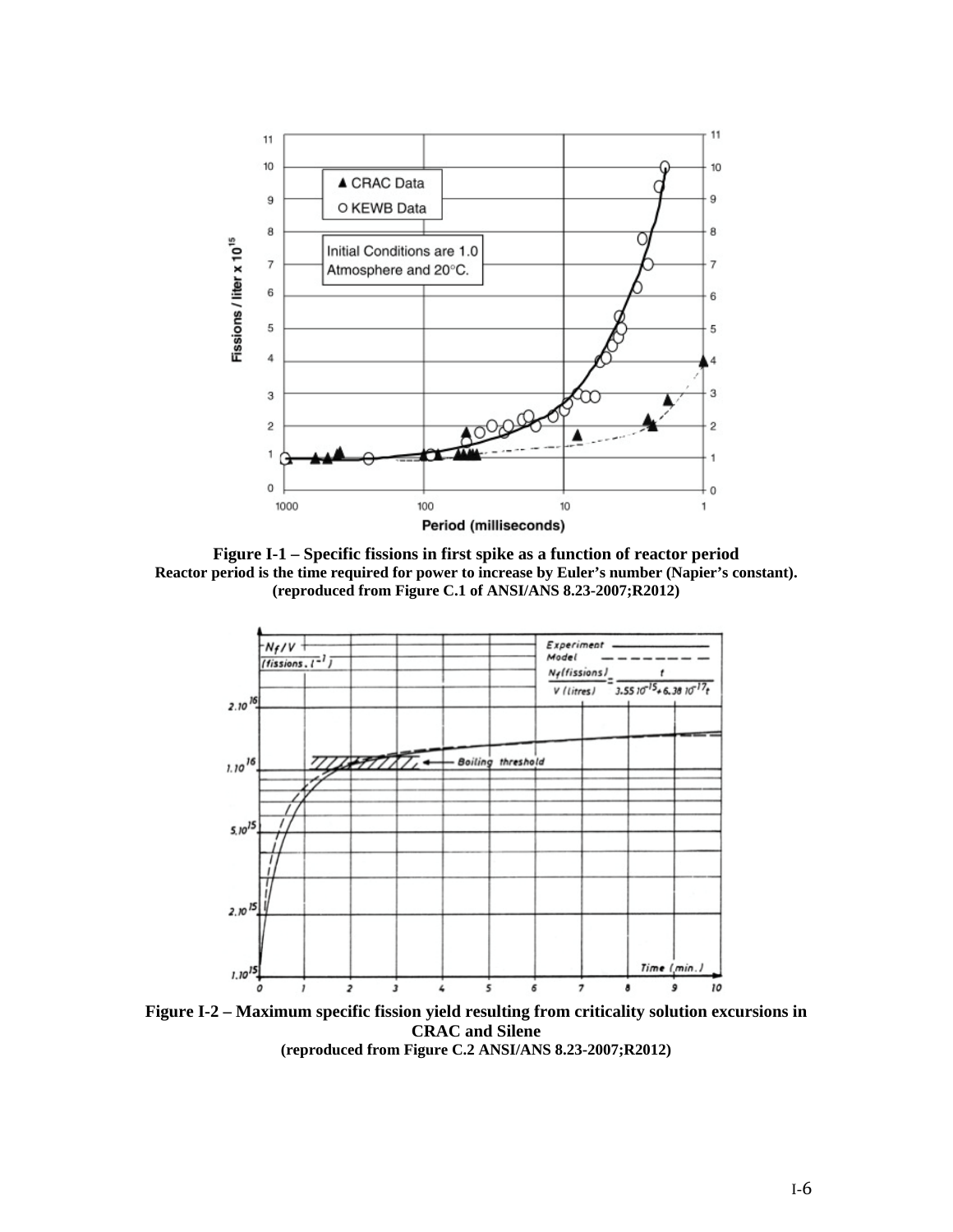The information contained in Figure I-2 has also been incorporated into the Nuclear Criticality Slide Rule that may also be used to estimate bounding fission yields (NUREG/CR-6504). Similar results will be attained.

## **I.3.2 Fission Yields of Non-Solution-Like Systems**

As the world-wide accident history shows, non-solution process accidents are rare. In fact, if one reviews the circumstances leading up to the one reported non-solution accident, it is apparent that this accident was enabled by a working environment that condoned significant procedural violations in the interest of expediency. It is judged that this working environment would be rarely present to a similar extent in nuclear operations today, particularly in the U.S.

Thus, while criticality accidents in non-solution environments, be they metals or compounds/powders or storage operations, will never be 100% risk-free, credible accident scenarios should be readily foreseen and prevented by design. Such events may then be able to be shown be not credible per ANS-8.1 and DOE-STD-3007-2007, *Guidelines for Preparing Criticality Safety Evaluations at Department of Energy Nonreactor Nuclear Facilities*.

## I.3.2.1 Metals

For an unspecified criticality accident with uranium or plutonium in metal form and with no significant moderation, bounding first-spike yields consistent with known accidents, both process and critical experiment, are  $1 \times 10^{18}$  and  $1 \times 10^{16}$  fissions, respectively. For these large first-spike yields prompt shutdown due to thermal expansion and possibly melting would be expected. For lesser first-spike yields a delayed-critical fission reaction is bounding and judged to produce maximum 8-hour yields of 1  $x10^{19}$  and 1  $x10^{18}$  fissions respectively. Radiation exposures from metal accidents are known to be essentially all from direct neutrons and gamma rays with insignificant fission product releases. For fissile material operations conducted inside typical facilities with thick concrete walls there would be minimal exposures to co-located workers or the MOI from these bounding fission sources.

## I.3.2.2 Moderated Solids, Dry Solids, and Large Arrays

These types of criticality accidents, although discussed in DOE-HDBK-3010-94, are now, based on accident experience, deemed so unlikely that they need not be further evaluated for the DSA hazard evaluation if determined to be not credible per the NCS analysis. Accident recovery operations, e.g., from a significant seismic event or fire, may warrant consideration of scenarios such as flooded fissile metal pieces or powders, but this is not a process operation, it cannot be accurately defined, and it is appropriately handled during the accident recovery process.

## **I.3.3 Fission Yields of Autocatalytic Accidents**

This deals with a criticality accident where the reactivity initially increases as the fission reaction progresses, generally due to the effects of temperature and pressure causing material rearrangement within the fissioning medium. One early estimate of excursion yields in a specific facility postulated an unusual accident whose reactivity initially increased due to the initial energy release (Woodcock, 1965). This type of event has not been observed in accident history. However, if the accident being evaluated has the potential for self-propagation, this should be considered.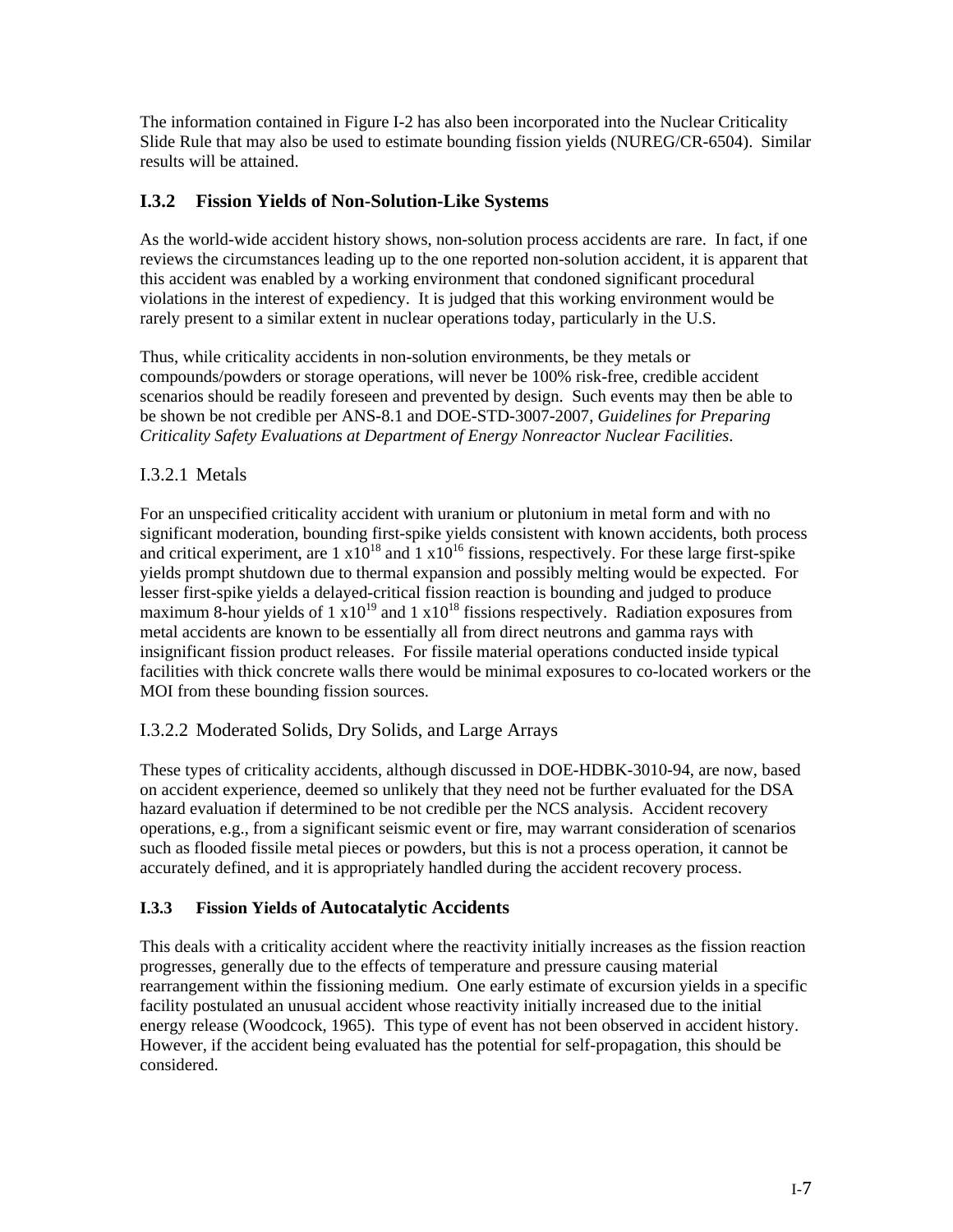## **I.4 Evaluation of Direct Radiation Doses**

The prompt dose depends only upon the number of fissions in the criticality accident, the distance from the accident site to the receptor, and the amount of intervening shielding material, such as self-attenuation within the fissioning medium or building walls. The Nuclear Criticality Slide Rule gives curves of unshielded dose as a function of distance, number of fissions, and time after the criticality accident. There is also information on the shielding effect of typical construction materials. This is preferred over the withdrawn NRC Regulatory Guides that have been historically used for DSA development as discussed in Section 6.2.2.2.4, Prompt (Direct) Dose.

## **I.5 Criticality Accident Source Terms**

Chapter 5, Source Term Analysis, covers source term estimation in detail depending on the accident stress on the material. For criticality accidents, however, the source term is fundamentally defined by the number of fissions occurring. This specialized subject will therefore be covered as part of this appendix.

There are two main contributors to the criticality accident source term: fission products generated by the excursion, and releases from the fissionable/fissile material itself. Of the criticality accident fission products themselves, the major components of concern have historically been the noble gases (isotopes of krypton and xenon) and radioiodine, due to their propensity to become airborne and escape filtration. It is permissible, however, to realistically account for the decay products of isotopes, not merely to presume exposure to the radioisotopes initially released.

#### **I.5.1 Fission Product Inventories**

A criticality accident generates the same types of fission products contained in spent nuclear reactor fuel. These are the primary fission product isotopes along with the subsequent decay of the initial fission products into other radioactive isotopes that, in turn, continue the decay chain. The typical pattern for total fission product activity in a criticality accident is a decrease in activity by orders of magnitude in the first 30 seconds after the criticality accident terminates. This is due to the loss of high-energy, short half-life isotopes that decay almost immediately. The activity then continues to decrease at a slower rate, with the contributions from various elements and classes of elements changing due to the ongoing decay process. Figure I-3 provides an example of this. It depicts total activity and the activity due to noble gases, halogens (of which iodine is one), and solids over time from a criticality accident pulse of  $1 \times 10^{18}$  fissions.

The NRC, in withdrawn Regulatory Guides 3.33, 3.34 and 3.35, provided an estimate of "the radioactivity of significant nuclides released" for fuel reprocessing solutions, uranium solutions, and plutonium solutions. The criticality accident assumed had a  $1 \times 10^{18}$  fissions initial burst followed by 47 bursts of 1.9 x  $10^{17}$  fissions each over the next 8 hours for a cumulative total of  $1 \times 10^{19}$  fissions. It is noted that this particular scenario has not been justified in any technical document. The significant nuclides noted were isotopes of krypton, xenon, and iodine. Their activity levels were based on the cumulative yield for the fission energy spectrum, an assumption noted as "very conservative" since it did not consider decay schemes for these nuclides.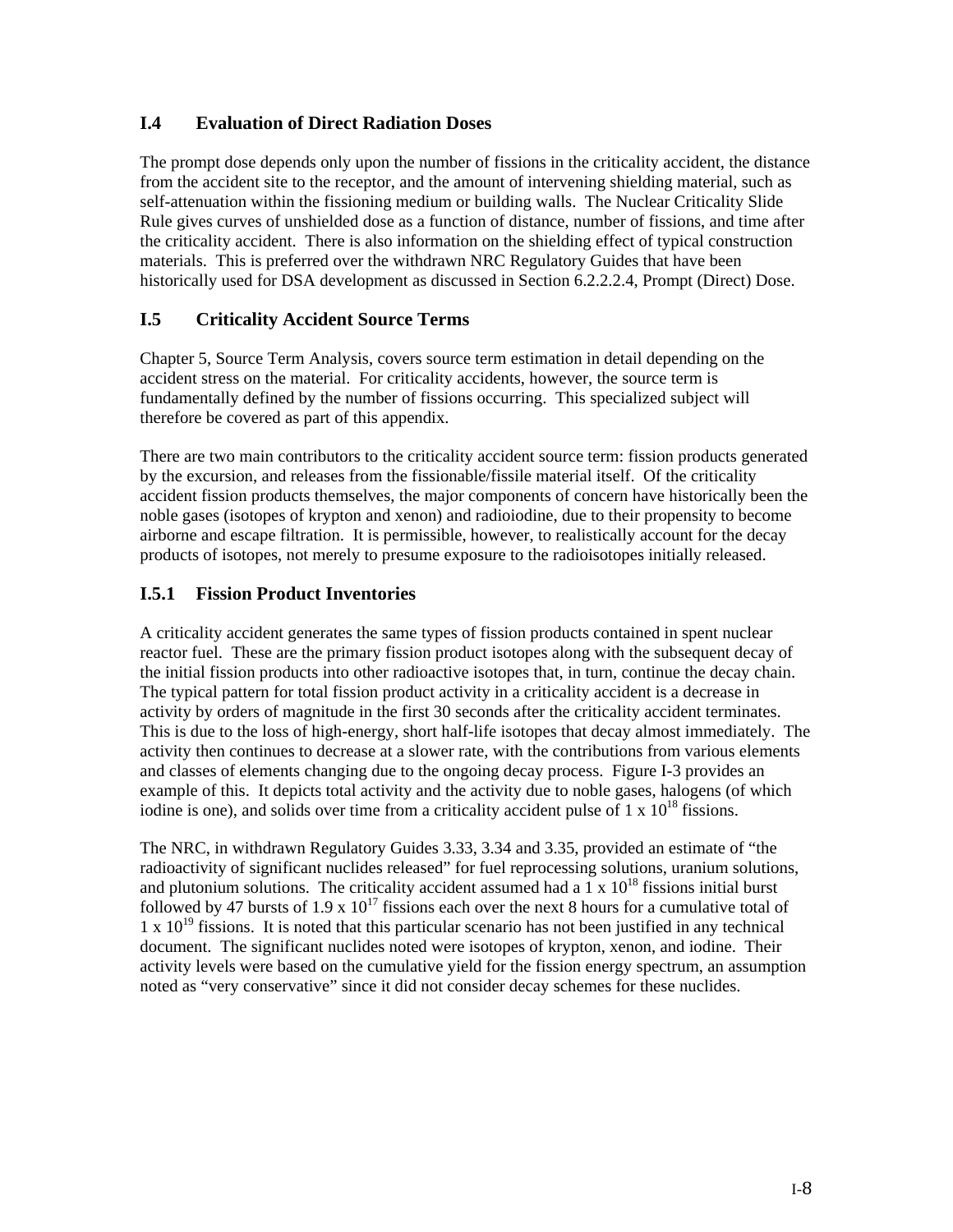

**Figure I-3: Fission Product Activity as a Function of Decay Time Following a Criticality Accident Pulse** 

Historical practice for DOE DSAs has been to use the information in Regulatory Guides 3.33, 3.34, and 3.35 for all criticality accidents, simply scaling the results to reflect total fission yields less than  $1 \times 10^{19}$  fissions (and eliminating the 8-hr duration for single spike criticality accidents). However, the Regulatory Guides have been withdrawn. With the availability of modern code systems and cross sections, it is entirely feasible to calculate the fission products from a postulated criticality event.

## **I.5.2 Particulate Release and Health Related Parameters**

As presented in Chapter 5, the Airborne Release Fraction (ARF) and Respirable Fraction (RF) are major parameters in determining the amount of radioactive or other hazardous material released in an accident. These parameters are normally evaluated by comparing a given phenomenology to available experimental data. Unfortunately, no direct criticality accident release experiments have ever been conducted. Further, the fission yields assigned are intended to bound fission product formation as opposed to realistically estimating the physical changes experienced by the fissionable/fissile material. Accordingly, criticality accident release fractions have been developed only in a general sense without attempting to extrapolate them back to detailed phenomenological modeling. The majority of the effort expended in developing them has also focused on the fission product release. However, as related to release of particulates due to melting of metal, boiling of a solution, heating of powders, or energetic dispersal of a powder, the recommended ARFs and RFs are based on experimental data for those types of changes in the materials.

As presented in Chapter 6, Section 6.2, Radiological Consequence Assessment, the dose a person might receive from the fission products released by a criticality accident depends on many factors. These are discussed in ICRP-68, *Dose Coefficients for Intakes of Radionuclides by Workers*.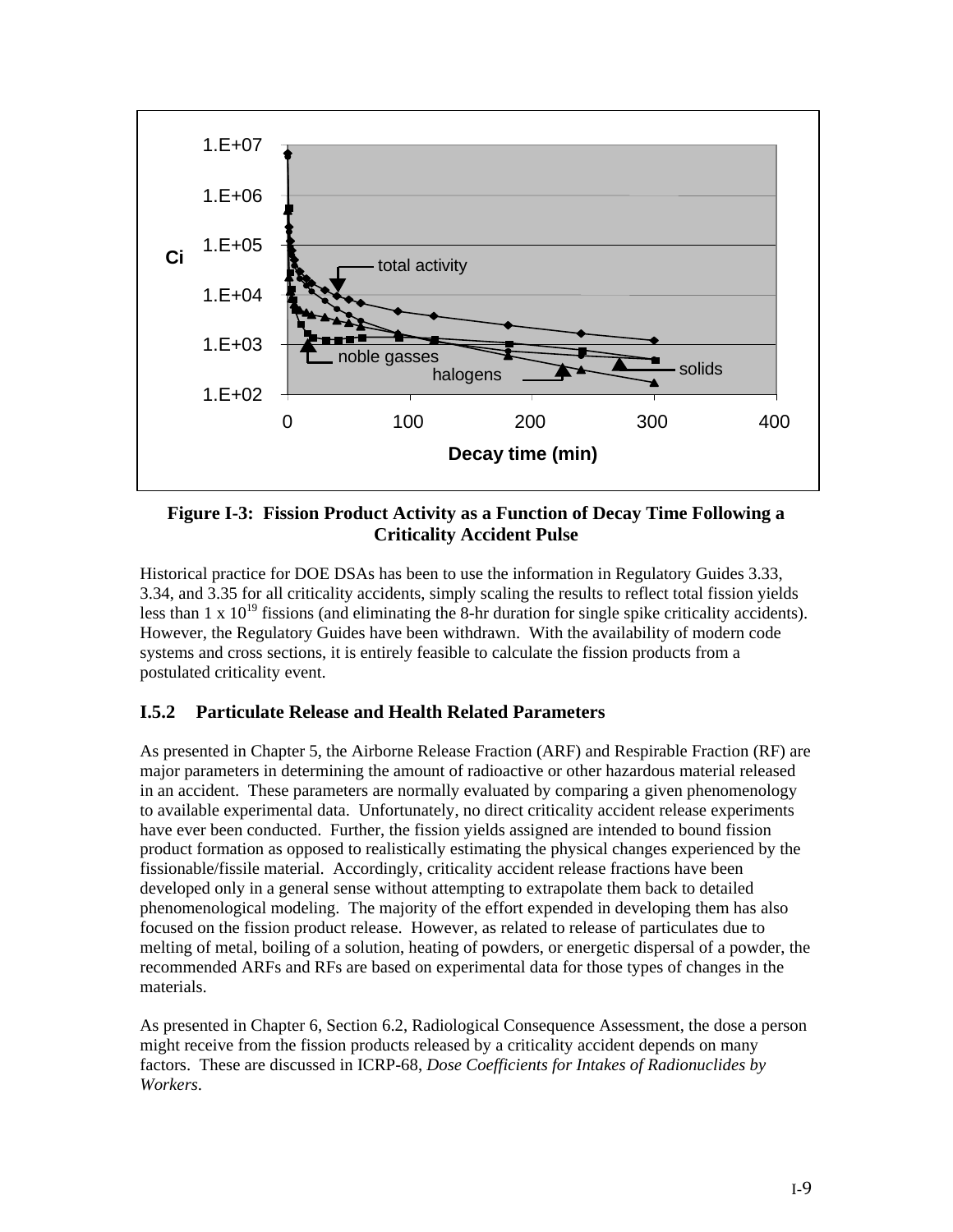Release estimates for solution criticality accidents derive from NRC Regulatory Guides 3.33, 3.34, and 3.35. In these guides, the NRC established three assumptions. First, all noble gases are assumed to be released from solution and subsequently leave the facility. Second, it assumed that 25 percent of radioiodine ultimately escapes from the facility, either because only that much escapes from solution or because only that much of this element does not react with physical surfaces within the facility. Third, it was generically assumed that the criticality accident terminates when 25 percent of the available solution evaporates. The bounding ARF for boiling liquid is  $2 \times 10^{-3}$  (see Chapter 5). Applying the 25 percent factor to this ARF yields an effective release fraction of 5 x  $10^{-4}$ , which the NRC originally applied to the base matrix of fissile plutonium in solution in Regulatory Guide 3.35.

The values cited above have been reiterated in NUREG/CR-6410, which also formally extended the 5 x  $10^{-4}$  release fraction to the seven significant isotopes (Sr-91, Sr-92, Ru-106, Cs-137, Ba-139, Ba-140, and Ce-143). That document further noted that the 5 x  $10^{-4}$  value is considered "applicable to all non-volatile compounds in the liquid." The portion of the actinides released is assumed to be proportional to the mass of actinides in the solution as the actinides are released through the spray caused by the bursting bubbles that reach the surface of the solution. The mass of the actinides depends upon their concentration in the solution.

#### **I.6 Criticality Accident Example**

This example is based on the assumption that the selected accident is the "bounding" hypothetical accident after a thorough review of all fissile operations in the facility. Generally, the bounding accident would involve the largest volume in a hydrogenous, liquid environment coupled with making the conservative assumption that the system reaches the prompt critical state such that the information in Figure I-1 would be applicable. This would lead to the largest number of fissions and thus be "bounding." Rare, extenuating circumstances such as larger accidents that are more remote or in shielded areas may result in a "bounding" accident that does not coincide with the largest number of fissions.

This example assumes that there is a fissile solution that inadvertently and very rapidly accumulates in a 150-liter vessel/volume and that the system just reaches the prompt critical state as the vessel becomes full. Thus, conservatively assuming that the prompt critical state is reached and that the system remains critical, and then applying the information from Figure I-2, we can calculate the first spike, 10-minute, and 8-hour fissions as:

First spike yield = 150 liters x 1 x  $10^{15}$  fissions/liter = 1.5 x  $10^{17}$  fissions.

10-minute yield = 150 liters x 1.5 x  $10^{16}$  fissions/liter = 2.25 x  $10^{18}$  fissions.

8-hour yield = 1.5 x  $10^{17}$  x 30 = 4.5 x  $10^{18}$  fissions.

#### **I.7 References**

- ANSI/ANS-8.1-2014, *American National Standard for Administrative Practices for Nuclear Criticality Safety in Operations with Fissionable Materials Outside Reactors*, American Nuclear Society, La Grange Park, IL.
- ANSI/ANS-8.3-1997;R2003;R2012 (R=Reaffirmed), *Criticality Accident Alarm System,*  American Nuclear Society, La Grange Park, IL.